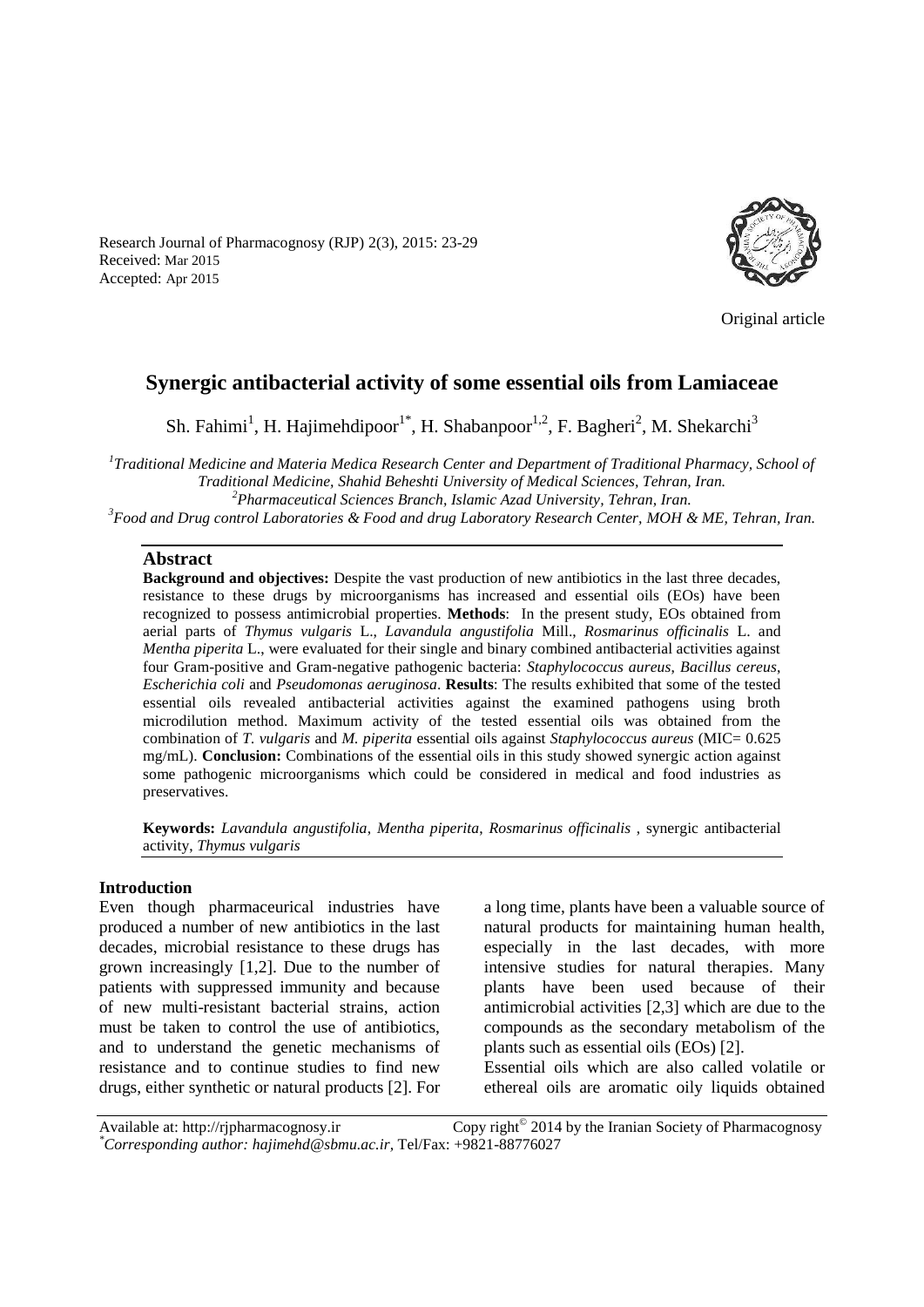from different plant parts. In addition to the various pharmacological effects of EOs, it has been recognized that some EOs have antimicrobial properties [\[4](#page-5-0)[,5\]](#page-5-1). Beside antibacterial activities, EOs or their components have shown to exhibit antiviral, antimycotic, antitoxigenic, antiparasitic and insecticidal properties [\[4\]](#page-5-0).

The Lamiaceae family (Labiatae) is one of the largest and most distinctive families of flowering plants. Lamiaceae has great diversity and distribution in Iran with 46 genera and 410 species and subspecies, Lamiaceae species are best known for the essential oils [\[6\]](#page-5-2). Moreover, the family is a rich source of phenolic acids and oxygenated monoterpens which have demonstrated to possess antibacterial activity [\[6](#page-5-2)[,7\]](#page-5-3).

*Thymus vulgaris* L. (thyme) is an aromatic and medicinal member of Lamiaceae which is cultivated in large scale in Iran. Thyme volatile phenolic oil has been reported to be among the top 10 EOs, showing antibacterial [\[5](#page-5-1)[,8\]](#page-5-4), and antimycotic activity, and is a natural food preservative and mammalian age delaying agent [\[8\]](#page-5-4). It has been revealed that terpene type components of thyme oil such as myrcene, camphene and *p*-cymene possess antimicrobial activity [\[9\]](#page-5-5). Lavender oil, obtained from the aerial part of *Lavandula angustifolia* Mill. has been traditionally used as an antiseptic agent in swabbing of wounds, burns and insect bites [\[10\]](#page-5-6). Beside its relaxant and sedative effects, antibacterial, antiviral and antifungal effects of the oil have been revealed [\[11,](#page-5-7)[12\]](#page-5-8). Moreover, lavender oil has exhibited *in vitro* activity against both MRSA (methicillin-resistant *Staphylococcus aureus*) and VRE (vancomycin-resistant *Enterococcus faecalis*) at a concentration of less than 1% [\[12\]](#page-5-8). *Rosmarinus officinalis* L. (rosemary), one of the most widely distributed species of the family Lamiaceae, contains a great quantity of essential oil which is largely used in traditional medicine for its tonic, stimulant and pulmonary antiseptic properties [\[13\]](#page-5-9). In addition to its antioxidant effect, the plant is known medicinally for its powerful antimutagenic antibacterial and chemopreventive properties [\[14\]](#page-5-10). Pintore *et al*. revealed that the essential oils from *R. officinalis* possess moderate antibacterial activity while the Gram-positive strains were more sensitive than the Gram-negative bacteria [\[13\]](#page-5-9). *Mentha piperita* L. (Peppermint), one of the well-known Lamiaceae species, is a perennial herb which is cultivated in many parts of the world. It's essential oil has been used in food, cosmetic and pharmaceutical products [\[15](#page-5-11)[,16\]](#page-5-12). Pattnaik *et al.* found that peppermint oil was effective against 22 different bacterial strains, including Gram positive cocci and rods and Gram-negative rods [\[17\]](#page-5-13). Moreover, peppermint oil has shown the ability to inhibit the production of *Staphylococcus aureus* toxin. The plant oil has also demonstrated antiviral and fungicidal activities [\[15\]](#page-5-11). The findings of Yadegarinia *et al*. suggest feasibility of application of *M. piperita* oil in treatment of the infections caused by *Candida albicans* and *Escherichia coli* [\[18\]](#page-5-14).

Many studies have been carried out to extract various natural products for screening antimicrobial activity but attention has not been focused intensively on studying the combinations of these products for their antimicrobial activity [\[5\]](#page-5-1).

In the present study, the antimicrobial activity of thyme, lavender, rosemary and peppermint essential oils was investigated against some pathogenic Gram positive and Gram-negative bacteria using microdilution method. Furthermore, the assessment of binary combinations of the EOs against tested microorganisms was performed to detect synergic or antagonist effects.

# **Experimental**

## *Plant materials*

The aerial parts of *Thymus vulgaris* L., *Lavandula angustifolia* Mill., *Rosmarinus officinalis* L. and *Mentha piperita* L. were prepared from Tehran suburbs, Iran and were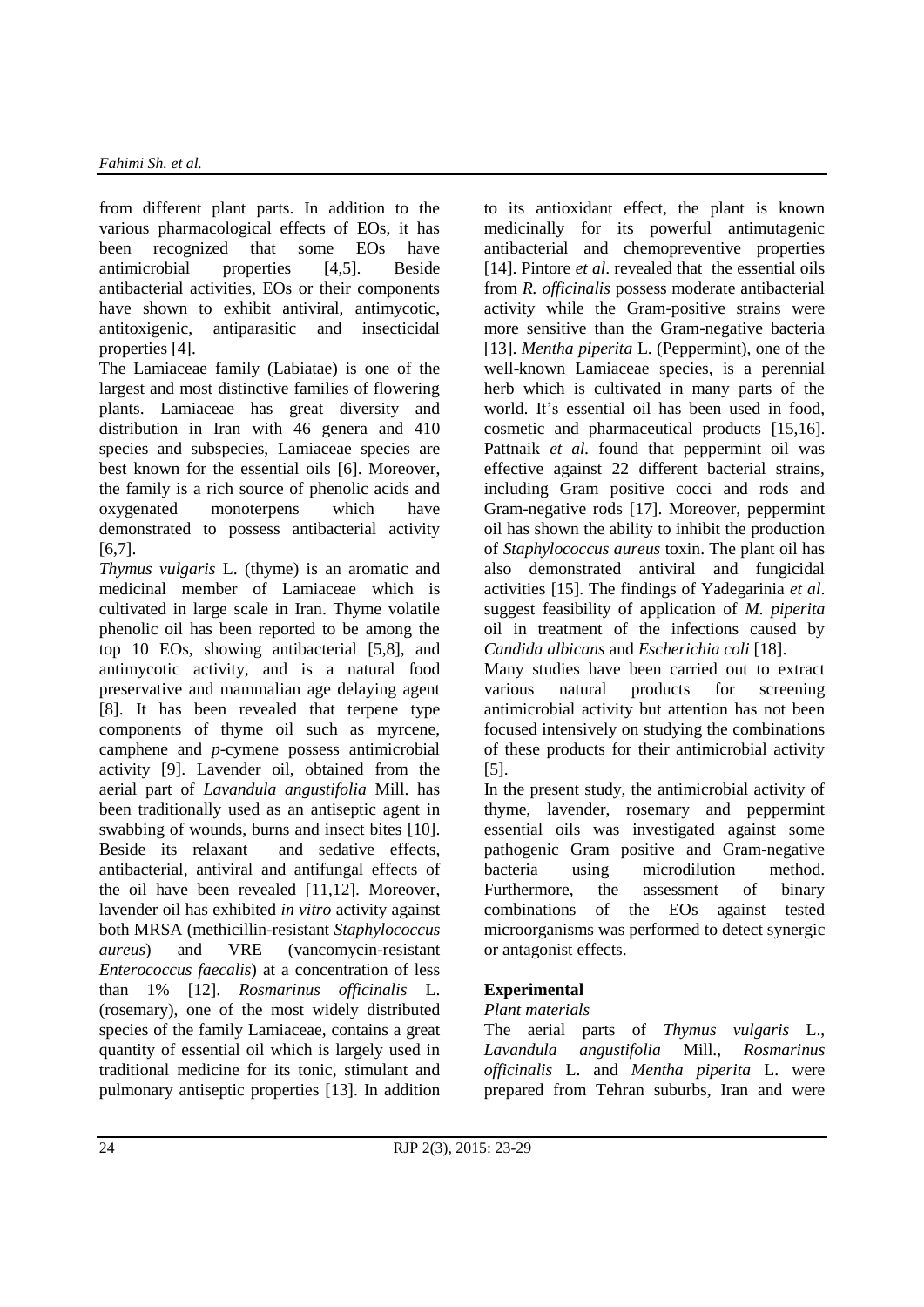identified by botanists at Traditional Medicine and Materia Medica Research Center (TMRC), Shahid Beheshti University of Medical Sciences, Tehran, Iran. The plant materials were powdered and stored separately in well-closed containers.

#### *Chemicals*

All materials, media and solvents were purchased from Merck, Germany.

#### *Essential oil extraction*

The plant powders were submitted to steam distillation in a Clevenger-type apparatus for 4 h. The obtained essential oils were dried over anhydrous  $Na<sub>2</sub>SO<sub>4</sub>$  and stored at 4 °C until use.

#### *Test organisms*

Two Gram-positive bacteria (*Staphylococcus aureus* PTCC 1112 and *Bacillus cereus* PTCC 1015) and Two Gram-negative bacteria (*Pseudomonas aeruginosa* PTCC 1074 and *Escherichia coli* PTCC 1399) were purchased from Pasture Institute, Iran and were used in the experiment.

#### *Antibacterial activity assay*

The assay was performed according to Sobero´n with modifications [\[19\]](#page-5-15). Bacterial strains were cultured overnight at 37 °C on Mueller Hinton broth and adjusted to a final density of 0.5 McFarland standard  $(1.5 \times 10^8 \text{ CFU/mL})$  and used as the inoculum. Stock solutions of the essential oils were prepared by dissolving material in dimethylsulfoxide (DMSO) 10% v/v at concentration of 10 mg/mL. Serial two-fold dilutions (0.078–10 mg/ml) of the essential oils were prepared in 96-well microplates; the microplates were prepared by dispensing 100 μL bacterial inoculum into each well (except for the first wells which were filled with 200 μL of the bacterial inoculums). A 40 μL (20 μL + 20 μL in case of combination) from each plant essential oil was added to the first wells. Then, 100 μL from their serial dilutions was transferred to seven consecutive wells of each plant essential oil. The final volume in each well was 100 μL. Clindamycin was used against *Bacillus cereus* and ciprofloxacin for *Staphylococcus aureus, Pseudomonas aeruginosa* and *Escherichia coli* as positive controls, respectively. The wells containing the bacterial inoculum without plant essential oil were considered as negative controls. The microplates were incubated at 37°C for 24 h. Lack of turbidity, indicating the absence of bacterial growth, was interpreted as antibacterial activity. The MIC value was considered as the lowest concentration of the sample that caused complete inhibition (100%) of bacterial growth in experimental conditions [\[19\]](#page-5-15).

#### **Results and Discussion**

Despite the vast production of new antibiotics in the last three decades, resistance to these drugs has increased by microorganisms. The problem of microbial resistance is growing and the outlook for the use of antimicrobial drugs in the future is still uncertain. It has been acknowledged that plant essential oils have been used for thousands of years. In addition to the fragrance industries, essential oils have been applied in food preservatives, pharmaceuticals, alternative medicine and natural therapies. The antimicrobial properties of some plant essential oils have been investigated by several studies. Hence, essential oils are potential sources of novel antimicrobial compounds especially against bacterial pathogens [\[2](#page-4-1).5] which were the basis of our investigation.

In the present study, the antibacterial activities of *T. vulgaris*, *L. angustifolia*, *R. officinalis* and *M. piperita* essential oils were assessed *in vitro* by broth micro-dilution method against four pathogenic bacteria including *Staphylococcus aureus*, *Bacillus cereus*, *Pseudomonas aeruginosa* and *Escherichia coli*. Moreover, the effects of binary compounds of the essential oils against the mentioned pathogenic bacteria were evaluated. The microbial growth inhibition by each plant essential oil and their combination effects have been shown in tables 1 and 2.

According to the results, the essential oil of *T.*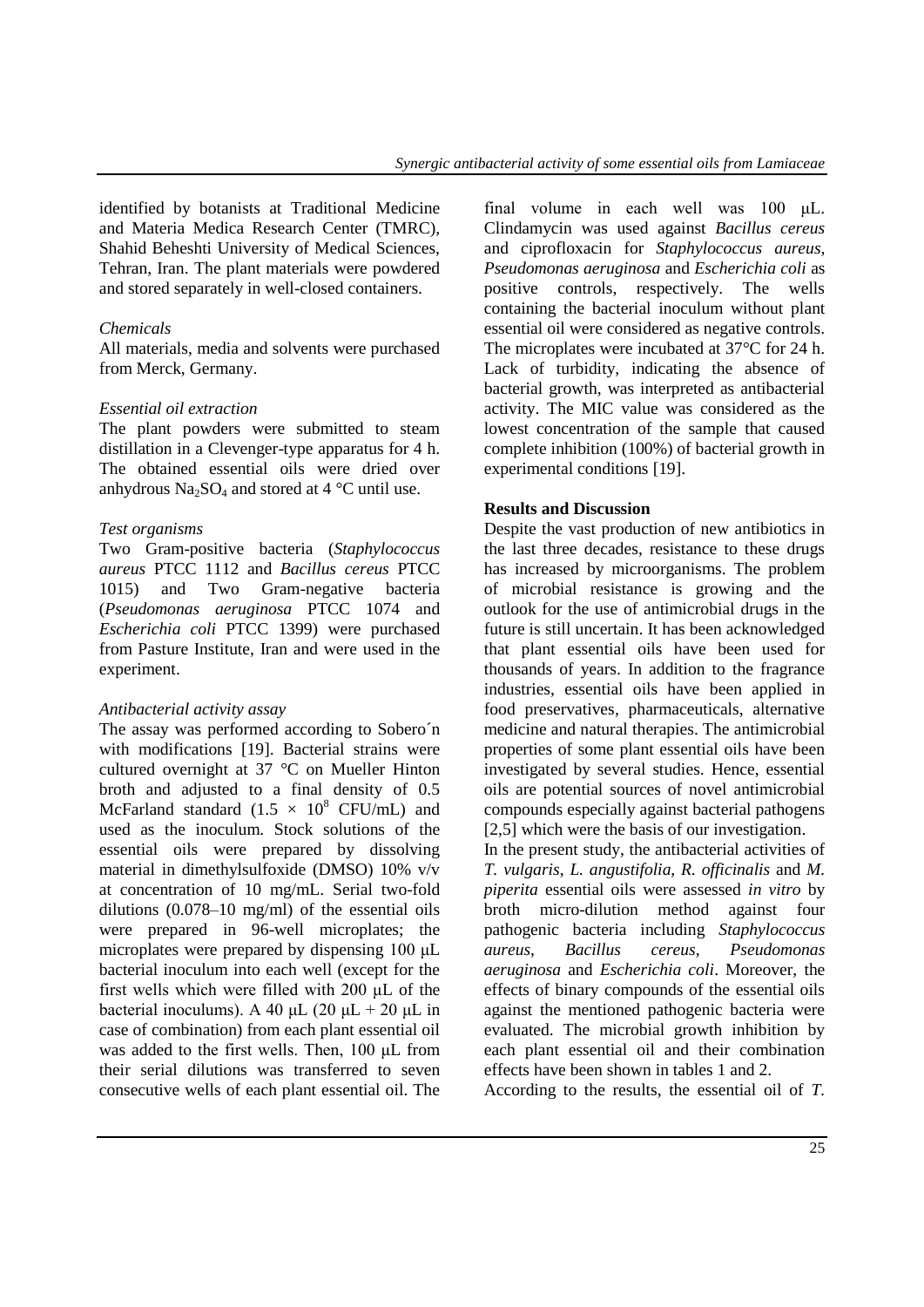*vulgaris* and *L. angustifolia* inhibited the growth of some examined bacteria but their effectiveness varied, while *Rosmarinus officinalis* and *Mentha piperita* essential oils didn't show any inhibitory effect on the tested pathogenic bacteria. The strongest individual antibacterial activity was observed against *Staphylococcus aureus* and *Escherichia coli* with MIC value of 1.25 mg/mL followed by *Bacillus cereus* (MIC 2.5 mg/mL).

**Table 1.** Individual antibacterial activity of *Thymus vulgaris, Lavandula angustifolia, Rosmarinus officinalis* and *Mentha piperita* essential oils against pathogenic microorganisms

|                      | $MIC$ (mg/mL) |                             |     |                   |  |  |
|----------------------|---------------|-----------------------------|-----|-------------------|--|--|
| <b>Microorganism</b> | Thyme         | <b>Rosemary</b><br>Lavander |     | <b>Peppermint</b> |  |  |
|                      | oil           | oil                         | oil | oil               |  |  |
| S. aureus            | 1.25          | >10                         | >10 | >10               |  |  |
| <b>B.</b> cereus     | 2.5           | 2.5                         | >10 | >10               |  |  |
| P. aeruginosa        | >10           | >10                         | >10 | >10               |  |  |
| E. coli              | 1.25          | >10                         | >10 | >10               |  |  |

Biological activity of essential oils depends on their chemical composition, which is determined by the genotype and influenced by environmental and agronomic conditions [\[9\]](#page-5-5). In our study, *T. vulgaris* essential oil was found to be active against all examined pathogenic bacteria except *Pseudomonas aeruginosa*. The antibacterial activities of thyme essential oil could be associated with the presence of phenolic compounds like carvacrol, thymol, *γ*-terpinene and *p*-cymene, which are all reported to have antibacterial properties [\[5\]](#page-5-1). Thymol is

structurally very similar to carvacrol, having the hydroxyl group at a different location on the phenolic ring. Both substances appear to make the cell membrane permeable. Studies on *B. cereus* have shown that carvacrol interacts with the cell membrane, where it dissolves in the phospholipid bilayer and is assumed to align between the fatty acid chains. It has been reported that carvacrol is able to inhibit the production of diarrheal toxin by *B. cereus* in broth and in soup [\[4\]](#page-5-0). *p*-cymene is a very weak antibacterial agent and it causes bacterial cell membranes to swell more than carvacrol. By this mechanism *p*-cymene probably enables carvacrol to be more easily transported into the cell so that a synergic effect is achieved when the two are used together [\[20\]](#page-5-16).

Antibacterial evaluations in this research revealed that *L. angustifolia* essential oil exhibited antibacterial activity against *B. cereus* with MIC 2.5 mg/mL. This result is consistent with the former studies which demonstrated the antibacterial effect of linalyl acetate and linalool, the two major component of lavender, against some pathogenic bacteria [\[21\]](#page-6-0). Moreover, our study showed that *Pseudomonas aeruginosa* was resistant to all tested essential oils. It has been demonstrated that Gram-positive bacteria are more susceptible to essential oils than Gramnegative ones. The fact that Gram-negative organisms are less susceptible to the action of antibacterials has been ascribed to the presence of an hydrophilic outer membrane surrounding the cell wall membrane which blocks penetration of

**Table 2**. Antibacterial activity of *Thymus vulgaris, Lavandula angustifolia, Rosmarinus officinalis* and *Mentha piperita* essential oils against pathogenic microorganisms in binary combinations

|                      | MIC (mg/mL)  |              |                |                |                |                |  |  |
|----------------------|--------------|--------------|----------------|----------------|----------------|----------------|--|--|
| <b>Microorganism</b> | Thyme oil &  | Thyme oil &  | Thyme oil &    | Lavander oil & | Lavander oil & | Rosemary oil & |  |  |
|                      | lavander oil | rosemary oil | peppermint oil | rosemary oil   | peppermint oil | peppermint oil |  |  |
| S. aureus            | $>$ ל        | >5           | 0.625          | >5             |                | >              |  |  |
| <b>B.</b> cereus     | 1.25         | >5           | $>$ 5          | >              | >5             | >5             |  |  |
| P. aeruginosa        | >5           | >5           | >5             | >              | >5             | >5             |  |  |
| E. coli              | 2.5          |              | >5             | $\rightarrow$  | >5             |                |  |  |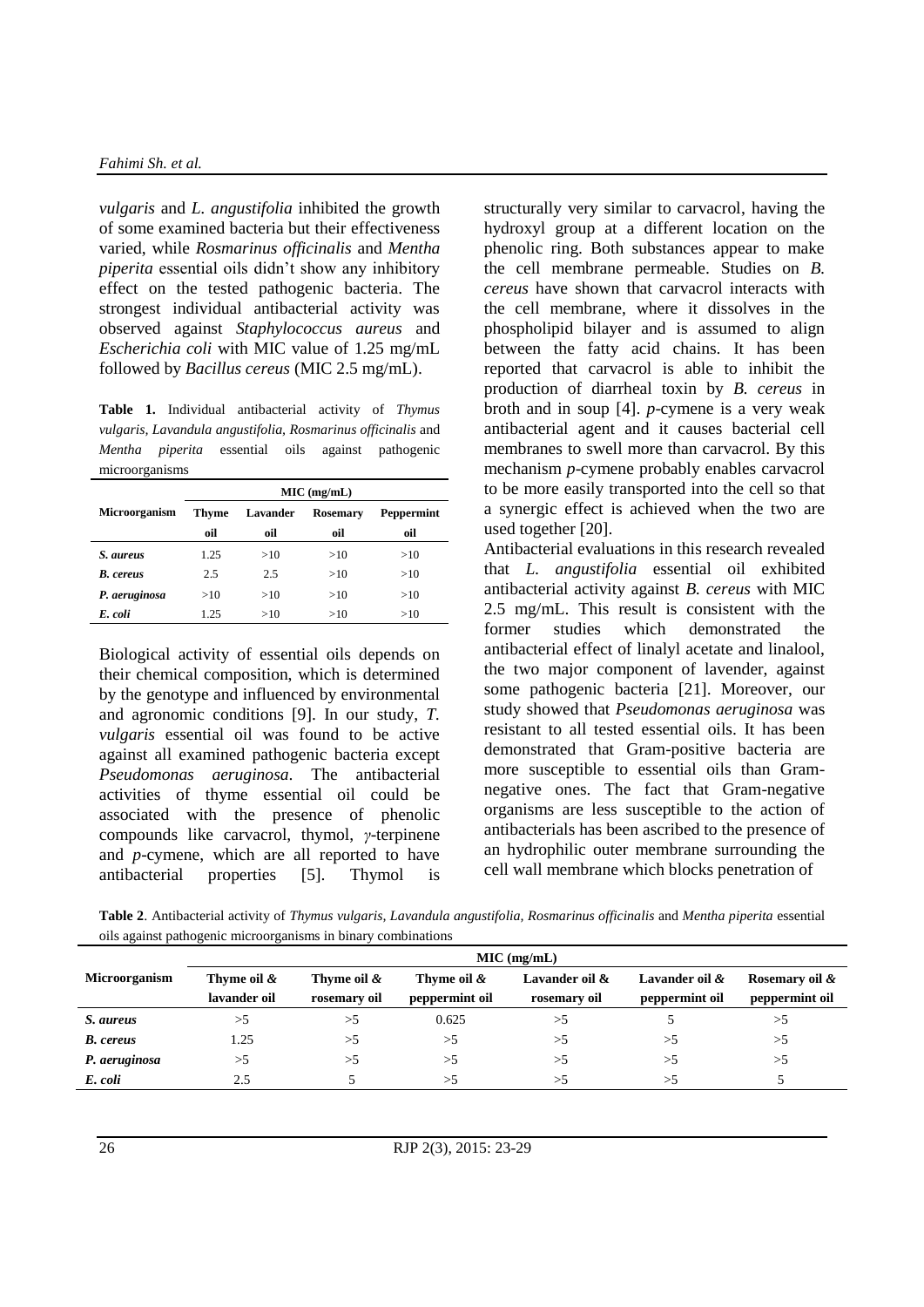hydrophobic essential oils into target cell membrane [\[4](#page-5-0)[,5\]](#page-5-1). *Pseudomonas*, and in particular *P. aeruginosa*, appear to be least sensitive to the action of essential oils [\[4\]](#page-5-0). The inherent activity of oils can be related to the chemical configuration of the components, the proportions in which they are present and to interactions between them. Synergism is observed when the effect of the combined substances is greater than the sum of the individual effects. Antagonism is observed when the effect of individual compounds is less than the time they are applied together [\[4\]](#page-5-0). In the present research, binary combination of the essential oils exhibited some synergic and antagonist effects against examined microorganisms. The strongest synergic activity was related to the combination of *T. vulgaris* and *M. piperita* essential oils (MIC 0.625 mg/mL) followed by *L. angustifolia* and *M. piperita* essential oils (MIC 5 mg/mL) against *Staphylococcus aureus*. Surprisingly, the mixture of *R. officinalis* and *M. piperita* essential oils exhibited synergic effect on *Escherichia coli* (MIC 5 mg/mL) whereas none of these essential oils showed antibacterial activity alone. The antagonist effects of the combinations resulted from association of the essential oils of *T. vulgaris* with *L. angustifolia* or *R. officinalis* against *S. aureus* as well as *T. vulgaris* with *R. officinalis* or *M. piperita* against *B. cereus*, respectively. There are some generally accepted mechanisms of antimicrobial interaction that produce synergism: sequential inhibition of a common biochemical pathway, inhibition of protective enzymes, combinations of cell wall active agents, and use of cell wall active agents to enhance the uptake of other antimicrobials. Mechanisms of antimicrobial interaction that produce antagonism are less known, although they include combinations of bactericidal and bacteriostatic agents, use of compounds that act on the same target of the microorganism and chemical interactions (direct or indirect) among compounds. For instance, non-oxygenated monoterpene hydrocarbons such as terpinene and

*p*-cymene appear to produce antagonistic effects, since they reduce the aqueous terpene solubility and therefore the microbial availability of the active components. Specific modes of action of plant constituents with antimicrobial properties on the metabolic activities of microorganisms still need to be clearly defined even when the antimicrobials are used individually [\[22\]](#page-6-1).

The present study enabled us to evaluate and compare the antimicrobial activity of *T. vulgaris*, *L. angustifolia*, *R. officinalis* and *M. piperita* essential oils individually and in binary combinations against some pathogenic bacteria. The results showed that a synergic effect could be achieved for some of the tested microorganisms which provided the first approach for developing an antimicrobial packaging with less concentrations of the active essential oils, whilst, this achievement could raise industrial interest in naturally produced preservatives.

### **Acknowledgments**

The results were obtained from a Pharm D. Thesis (Hamed Shabanpoor).

## **Declaration of interest**

The authors declare that there is no conflict of interest. The authors alone are responsible for the content of the paper.

### **References**

- <span id="page-4-0"></span>[1] Soković M, Glamočlija J, Marin PD, Brkić D, van Griensven LJ. Antibacterial effects of the essential oils of commonly consumed medicinal herbs using an in vitro model. *Molecules*. 2010; 15(11): 7532-7346.
- <span id="page-4-1"></span>[2] Nascimento GG, Locatelli J, Freitas PC, Silva GL. Antibacterial activity of plant extracts and phytochemicals on antibiotic-resistant bacteria. *Braz J Microbiol*. 2000; 31(4): 247- 256.
- <span id="page-4-2"></span>[3] Fu Y, Zu Y, Chen L, Shi X, Wang Z, Sun S, Efferth T. Antimicrobial activity of clove and rosemary essential oils alone and in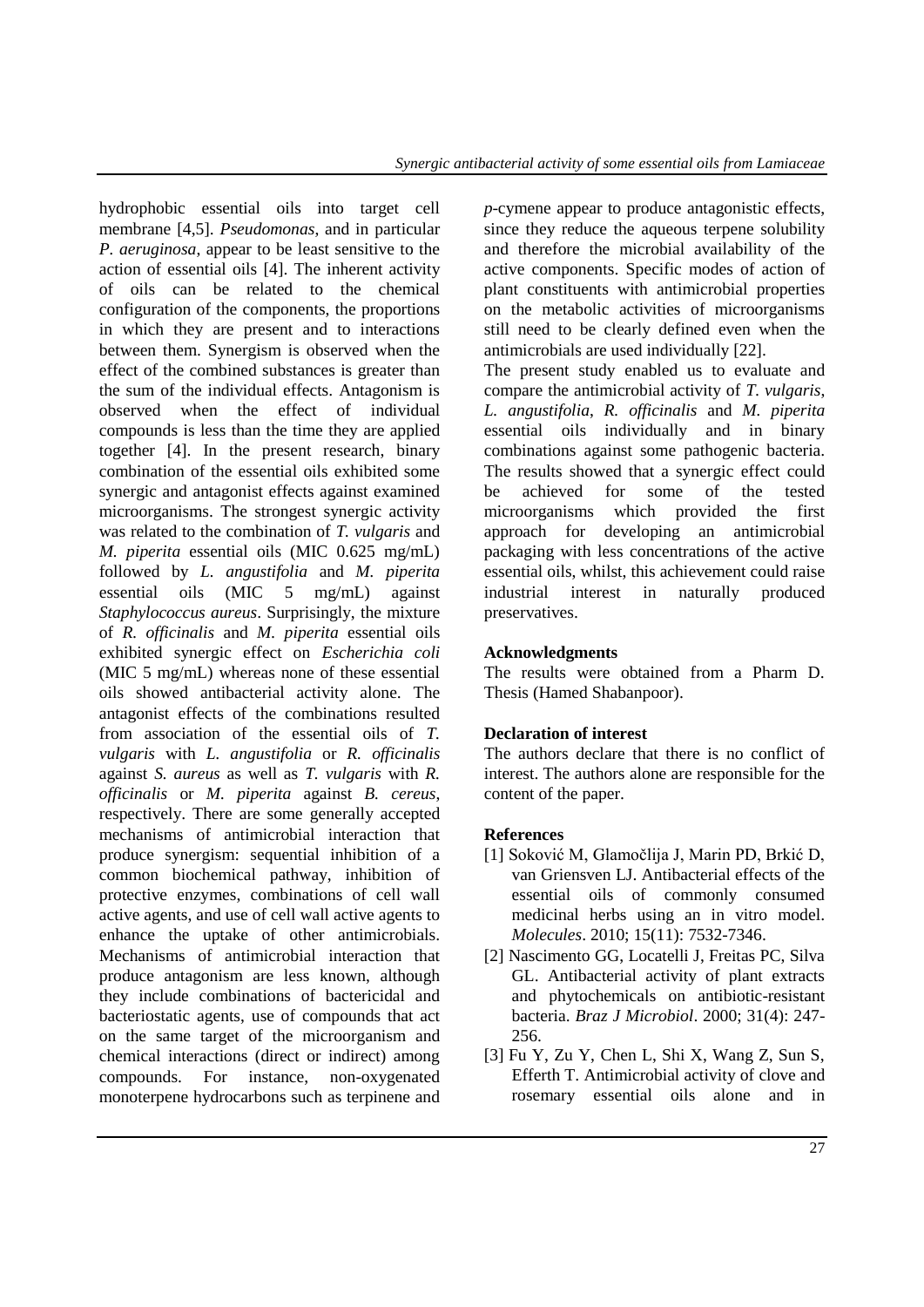combination. *Phytother Res*. 2007; 21(10): 989-994.

- <span id="page-5-0"></span>[4] Burt S. Essential oils: their antibacterial properties and potential applications in foods—a review. *Int J Food Microbiol.* 2004; 94(3): 223-253.
- <span id="page-5-1"></span>[5] Al-Bayati FA. Synergistic antibacterial activity between *Thymus vulgaris* and *Pimpinella anisum* essential oils and methanol extracts. *J Ethnopharmacol*. 2008; 116(3): 403-406.
- <span id="page-5-2"></span>[6] Naghibi F, Mosaddegh M, Mohammadi Motamed M, Ghorbani A. Labiatae family in folk medicine in Iran: from ethnobotany to pharmacology. *Iran J Pharm Res*. 2005; 4(2): 63-79.
- <span id="page-5-3"></span>[7] Hussain AI, Anwar F, Nigam PS, Sarker SD, Moore JE, Rao JR, Mazumdar A. Antibacterial activity of some Lamiaceae essential oils using resazurin as an indicator of cell growth. *LWT-Food Sci Technol*. 2011; 44(4): 1199-1206.
- <span id="page-5-4"></span>[8] Eteghad SS, Mirzaei H, Pour SF, Kahnamui S. Inhibitory effects of endemic *Thymus vulgaris* and *Mentha piperita* essential oils on *Escherichia coli* O157:H7. *Res J Biol Sci*. 2009; 4(3): 340-344.
- <span id="page-5-5"></span>[9] Imelouane B, Amhamdi H, Wathelet J-P, Ankit M, Khedid K, El Bachiri A. Chemical composition and antimicrobial activity of essential oil of thyme (*Thymus vulgaris*) from Eastern Morocco. *Int J Agric Biol*. 2009; 11(2): 205-208.
- <span id="page-5-6"></span>[10] Evandri M, Battinelli L, Daniele C, Mastrangelo S, Bolle P, Mazzanti G. The antimutagenic activity of *Lavandula angustifolia* (lavender) essential oil in the bacterial reverse mutation assay. *Food Chem Toxicol.* 2005; 43(9): 1381-1387.
- <span id="page-5-7"></span>[11] Fakhari AR, Salehi P, Heydari R, Ebrahimi SN, Haddad PR. Hydrodistillation-headspace solvent microextraction, a new method for analysis of the essential oil components of *Lavandula angustifolia* Mill. *J Chromatogr*. 2005; 1098(1): 14-18.
- <span id="page-5-8"></span>[12] Cavanagh H, Wilkinson J. Biological activities of lavender essential oil. *Phytother Res*. 2002; 16(4): 301-308.
- <span id="page-5-9"></span>[13] Pintore G, Usai M, Bradesi P, Juliano C, Boatto G, Tomi F, Chessa M, Cerri R, Casanova J. Chemical composition and antimicrobial activity of *Rosmarinus officinalis* L. oils from Sardinia and Corsica. *Flavour Frag J.* 2002; 17(1): 15-19.
- <span id="page-5-10"></span>[14] Okoh O, Sadimenko A, Afolayan A. Comparative evaluation of the antibacterial activities of the essential oils of *Rosmarinus officinalis* L. obtained by hydrodistillation and solvent free microwave extraction methods. *Food Chem.* 2010; 120(1): 308- 312.
- <span id="page-5-11"></span>[15] McKay DL, Blumberg JB. A review of the bioactivity and potential health benefits of peppermint tea (*Mentha piperita* L.). *Phytother Res*. 2006; 20(8): 619-633.
- <span id="page-5-12"></span>[16] Iscan G, Krimer N, Kürkcüoglu Mn, Baser KH, Demirci F. Antimicrobial screening of *Mentha piperita* essential oils. *J Agric Food Chem*. 2002; 50(14): 3943-3946.
- <span id="page-5-13"></span>[17] Pattnaik S, Sabramanyam VR, Kole C. Antibacterial and antifungal activity of ten essential oils *in vitro*. *Microbios*. 1996; 86(349): 237–246.
- <span id="page-5-14"></span>[18] Yadegarinia D, Gachkar L, Rezaei MB, Taghizadeh M, Astaneh SA, Rasooli I. Biochemical activities of Iranian *Mentha piperita* L. and *Myrtus communis* L. essential oils. *Phytochemistry*. 2006; 67(12): 1249- 1255.
- <span id="page-5-15"></span>[19] Sobero´n JR, Sgariglia MA, Sampietro DA, Quiroga EN, Vattuone MA. Antibacterial activity of plant extracts from northwestern Argentina. *J App Microbiol*. 2007; 102(6): 1450-1461.
- <span id="page-5-16"></span>[20] Rota MC, Herrera A, Martínez RM, Sotomayor JA, Jordán MJ. Antimicrobial activity and chemical composition of *Thymus vulgaris*, *Thymus zygis* and *Thymus hyemalis* essential oils. *Food Control*. 2008; 19(7): 681-687.